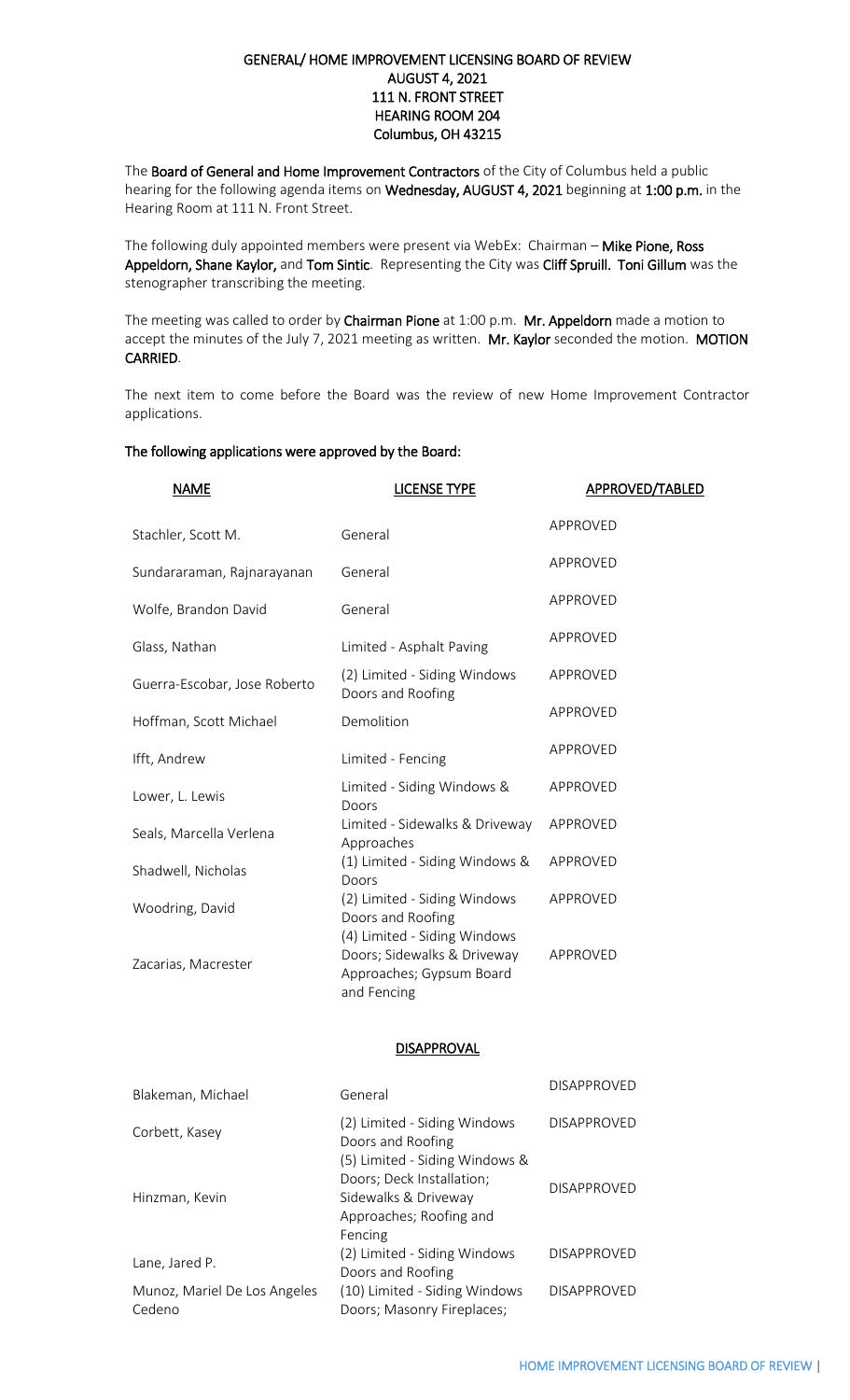|                               | Deck Installation; Prefabricated<br>fireplaces & wood or coal<br>stoves; Exterior Lathing &<br>Stucco; Sidewalks & Driveway<br>Approaches; Irrigation<br>Sprinkler; Gypsum Board;<br>Roofing & Fencing                                     |                    |
|-------------------------------|--------------------------------------------------------------------------------------------------------------------------------------------------------------------------------------------------------------------------------------------|--------------------|
| Oswalt, Jesse                 | (6) Limited - Siding Windows<br>Doors; Simming Pools & Spas;<br>Deck Installation; Sidealks &<br>Driveway Approaches; Roofing<br>and Fencing                                                                                               | <b>DISAPPROVED</b> |
| Rodriguez, Claudia            | (10) Limited - Siding Windows<br>Doors; Masonry Fireplaces;<br>Deck Installation; Asphalt<br>Paving; Basement<br>Waterproofing; Exterior<br>Lathing & Stucco; Sidewalks &<br>Driveway Approaches; Gypsum<br>Board; Roofing & Fencing       | <b>DISAPPROVED</b> |
| Rodriguez Colon, Luis Antonio | (7) Limited - Siding Windows &<br>Doors; Deck Installation;<br>Basement Waterproofing;<br>Gypsum Board; Sidewalk &<br>Driveway Approaches; Roofing<br>& Fences                                                                             | <b>DISAPPROVED</b> |
| Stewart, Randy E.             | (8) Limited - Swimming Pools &<br>Spas; Masonry Fireplaces;<br>Asphalt Paving; Prefabricated<br>fireplaces & wood or coal<br>stoves; Exterior Lathing &<br>Stucco; Sidewalks & Driveway<br>Approaches; Irrigation<br>Sprinkler and Roofing | <b>DISAPPROVED</b> |

**Mr. Kaylor** made a motion to certify the results of the applicants who were approved to the Department of Building & Zoning Services for the issuance of a Home Improvement Contractor's License. **Mr. Sintic** seconded the motion. **MOTION CARRIED**.

# DEMOLITION APPLICATIONS

The next item to come before the Board was the review of new Demolition Contractor applications.

| Smith, Zachery Steven | Demolition | APPROVED |
|-----------------------|------------|----------|
|-----------------------|------------|----------|

Mr. Kaylor made a motion to certify the results of the applicants who were APPROVED to the Department of Building & Zoning Services for the issuance of a Demolition Contractor's License. Mr. Sintic seconded the motion. MOTION CARRIED.

## AGENDA ITEM #6

## OLD BUSINESS:

## 6440 SEDGEMERE LANE – Buckeye Construction

APPEAL: The appellant, Meghan Strader is appealing the HIC Board's decision from their May 5, 2021 meeting, the Board found Buckeye Construction GUILTY of violating Section 4115.05, Inspections before Covering at the property located at 6440 Sedgemere Lane and moved to TAKE NO ACTION against their license.

Mrs. Strader filed an appeal based on the fact that she did not get an opportunity to have her side of the complaint heard at the May 5<sup>th</sup> meeting, due to a miscommunication on the City's part. She felt that Buckeye Construction should have more severe consequences for their actions.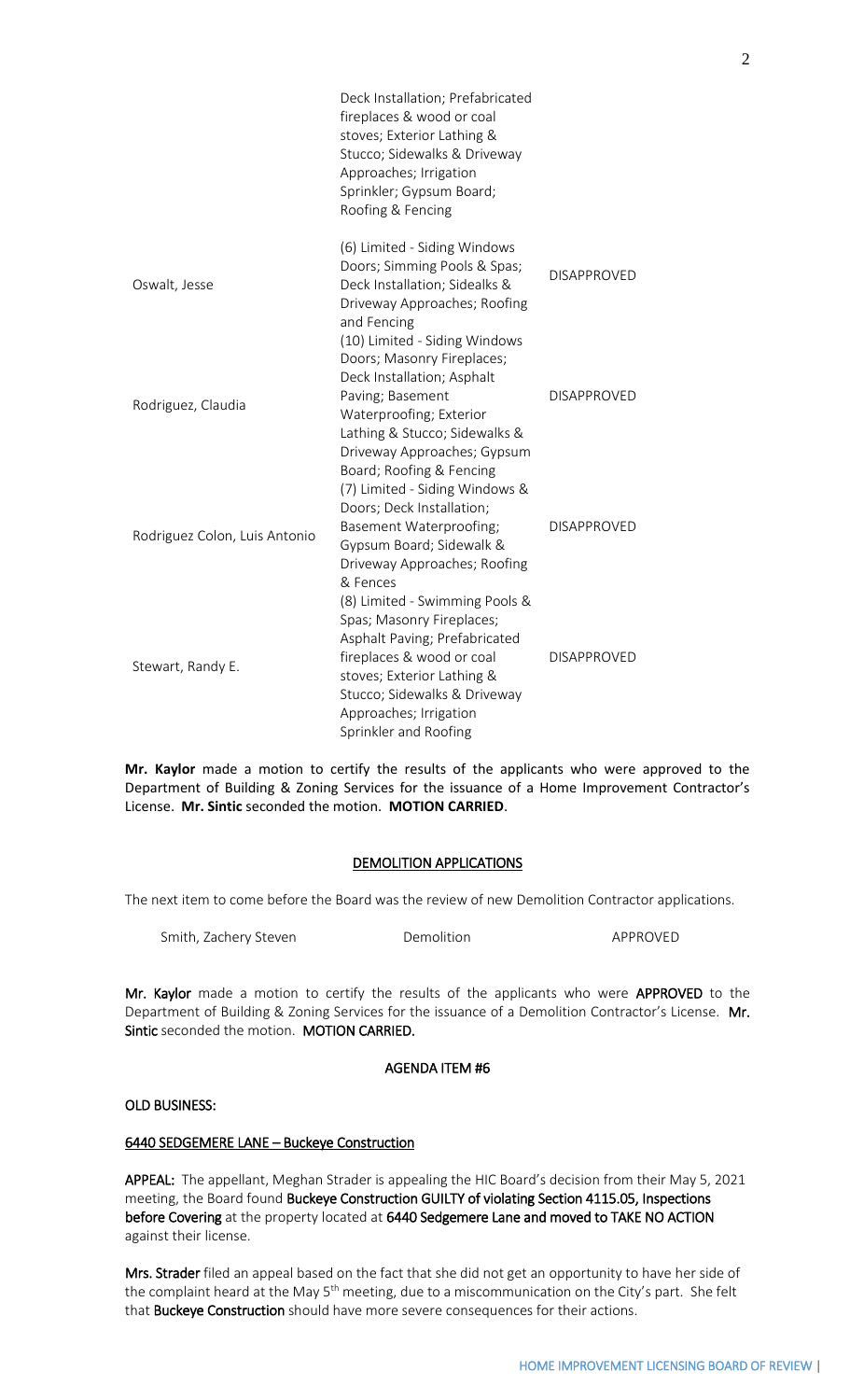Andrew & Meghan Strader, the homeowners were present as were the license holder for Buckeye Construction, Paul Caldwell and his attorney, Ryan Thomas.

The Straders were given opportunity to present their testimony and evidence, as well as Mr. Caldwell and Mr. Thomas.

After evidence and testimony presented Mr. Appeldorn made a motion to uphold and affirm the decision of "No Action" taken at the HIC Board's May 5, 2021 meeting. Mr. Sintic seconded. MOTION CARRIED

#### AGENDA ITEM #7

#### DUE PROCESS HEARING

#### 2196 LaDUE DRIVE - Basement Doctor

The next item to come before the Board was the Due Process Hearing regarding Ron Greenbaum/Basement Doctor, for the property located at 2196 LaDue Drive. Holly Gross, attorney for Basement Doctor and Ed Meyer, VP of Operations, were present. The complaint was filed by the homeowners, Mr. & Mrs. Anestis Kalagidis. Both homeowners were present.

Cliff Spruill presented the complaint and the information provided by the Inspectors. Mr. and Mrs. Kalagidis gave testimony and information for the record.

After discussion about permits regarding welding, I-beams, h-beams, etc. and special inspections, questions by the Board, and testimony by both the homeowners and Basement Doctor, Mr. Appeldorn made a Finding of Fact that Basement Doctor failed to acquire the required permits, failed to acquire the required Inspections and failed to get the required approvals. Mr. Sintic seconded. MOTION CARRIED

As a Conclusion of Law, Mr. Appeldorn made a motion that by doing so, Basement Doctor is GUILTY of violating City of Columbus Building Code Section 4113.37(b) Building Permits Required, 4115.01 Inspections Required and Section 4115.03 - Approvals Required at 2196 LaDue Drive. Mr. Sintic seconded. MOTION CARRIED

Due to Basement Doctor's willingness to resolve this matter with the homeowner, Mr. Appeldorn made a motion to *TAKE NO ACTION* against their license. Mr. Sintic seconded.

#### MOTION CARRIED

#### 1225 HUNTLY DRIVE - Ohio Basement Authority

The next item to come before the Board was the Due Process Hearing regarding Douglas Secrest/Ohio Basement Authority, for the property located at 1225 Huntly Drive. The complaint was filed by the City of Columbus. Doug Secrest, the license holder, and Matt Wojciechowski, General Manager for Ohio Basement Authority were present.

Cliff Spruill presented the complaint and the information provided by the Inspectors. Ohio Basement Authority admitted fault and that additional staff has been added to avoid this problem in the future.

Mr. Appeldorn made a Finding of Fact that Ohio Basement Authority failed to acquire the required permits, failed to acquire the required inspections and failed to get the required approvals and failed to get inspections before covering. Mr. Sintic seconded. MOTION CARRIED

As a Conclusion of Law, Mr. Appeldorn made a motion that by doing so, Ohio Basement Authority is GUILTY of violating City of Columbus Building Code Section 4113.37(b) Building Permits Required, 4115.01 Inspections Required, 4115.03 - Approvals Required and 4115.05 – Inspections before Covering at 1225 Huntly Drive. Mr. Sintic seconded. MOTION CARRIED

Due to Ohio Basement Authority's willingness to resolve this matter, Mr. Appeldorn made a motion to *TAKE NO ACTION* against their license. Mr. Sintic seconded. MOTION CARRIED